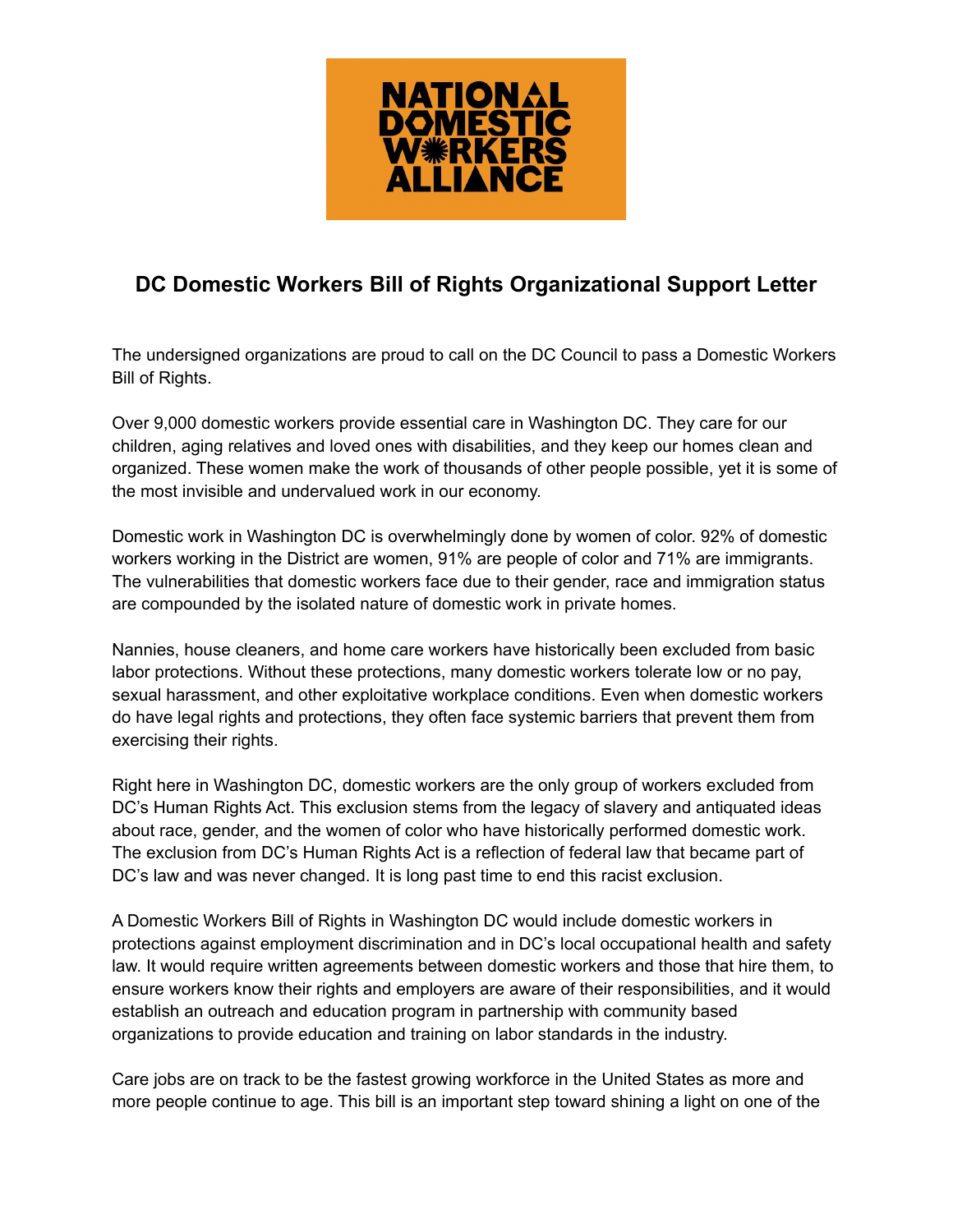most critical workforces in our country and preparing ourselves for the future of work. The DC Domestic Workers Bill of Rights would help ensure that every nanny, housecleaner and home care worker in the District can work in safety and with dignity.

Together, we can achieve a vision for domestic workers that will fundamentally change the way we value the work of women, especially women of color. That is why we are rallying together to support the DC Domestic Workers Bill of Rights that sets a vision for our shared future where we value and respect all working people, regardless of what they do or where they work. Change starts in our homes.

Sincerely,

1199SEIU United Healthcare Workers East MD/DC 32BJ SEIU Amara Legal Center Ayuda A Better Balance Beloved Community Incubator Bread of Life Church **CARECEN** Carpenters Local 197 Cathedral of Saint Matthew the Apostle Catholic Labor Network Central American Resource Center - CARECEN Claudia Jones School for Political Education DC Action DC Alliance Against Racist and Political Repression DC Chapter of the National Domestic Workers Alliance DC Fiscal Policy Institute DC for Democracy DC Jobs With Justice DC NOW First Shift Justice Project Freedom Network USA Hand in Hand: the Domestic Employers Network Iona Senior Services Jews United for Justice Kalmanovitz Initiative for Labor & the Working Poor, Georgetown University Legal Aid Society of the District of Columbia LiUNA Local 11 Mariana Strategies LLC Mary's Center Metro DC Democratic Socialists of America Metropolitan DC CLUW Chapter